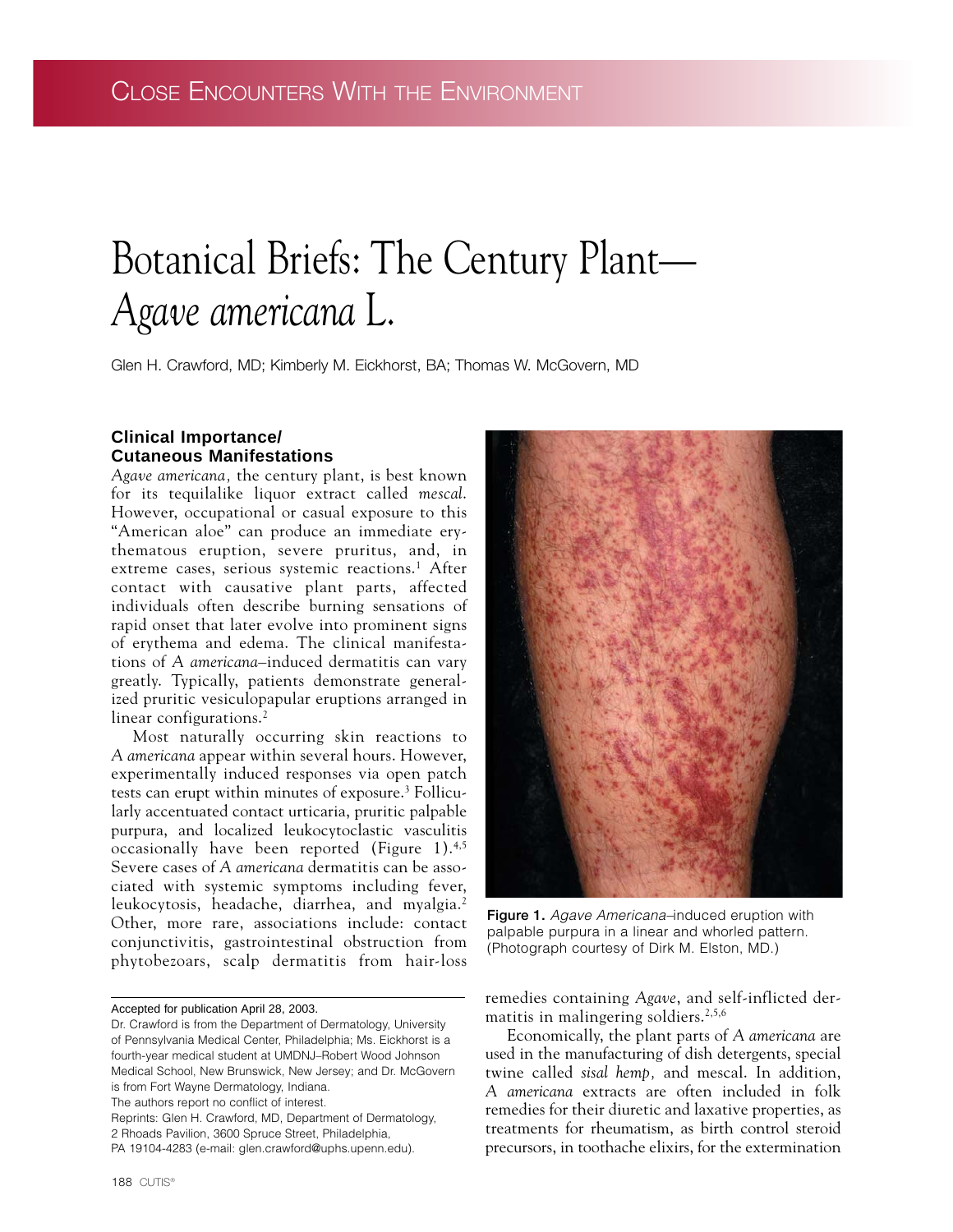

**Figure 2.** *Agave americana.* (Illustration courtesy of Lara C. Gastinger, Stanardsville, Virginia.)

of termites, and in an ancient anxiolytic Aztec liquor called *pulque*.

## **Family/Distribution of Plant**

The Agavaceae family is a large, long-living flora, containing 20 genera. The *Agave* genus consists of over 600 species. Native to hot and semi-arid regions, these Yucca-like plants can be found along the Mediterranean coasts, throughout Mexico, and in many areas of the southwestern United States. *Agave* species also are found in more northern climates; however, these species usually are much smaller.

## **Nomenclature**

Agave is Greek for *noble,* reflecting the plant's tall secondary growth-stage bloom, called the

*inflorescence*. This stalk can grow as high as 40 feet.<sup>5</sup> *A americana* is known by more than one alias, namely *Maguey, American aloe, and Century plant.*<sup>7</sup> *Maguey* is a local Mexican term that describes the plant's likeness to palm. Additionally, the nickname *Century Plant* emerged from the mistaken belief that the tall rosette of pale yellow flowers blossomed only after 100 years. In truth, depending on its environment, the plant's single bloom can appear anytime between 5 and 100 years.8

## **Identifying Features/Plant Facts**

*A americana* is adorned with thick succulent graygreen leaves that curl upward and emanate from a low basal rosette (Figure 2).7 The prickly leaf margins are lined with curved spines resembling